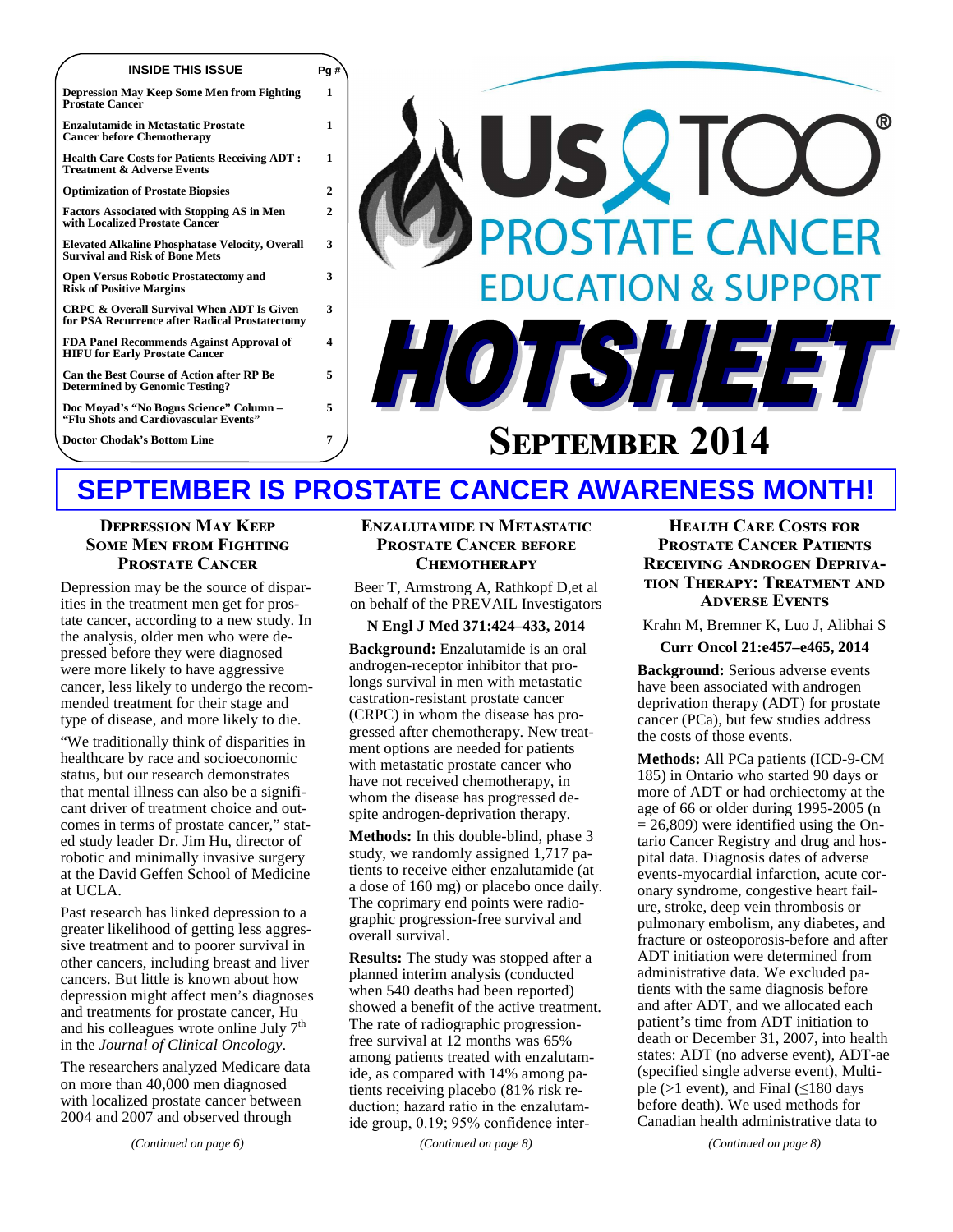# **PAGE 2**



## **AND PEOPLE LIKE YOU!**

ITEMS CONTAINED IN US TOO PUBLICATIONS ARE OB-TAINED FROM VARIOUS NEWS SOURCES AND EDITED FOR INCLUSION. WHERE AVAILABLE, A POINT-OF-CONTACT IS PROVIDED. REFERENCES TO PERSONS. COMPANIES. PROD-UCTS OR SERVICES ARE PROVIDED FOR INFORMATION ONLY AND ARE NOT ENDORSEMENTS. READERS SHOULD CONDUCT THEIR OWN RESEARCH INTO ANY PERSON, COMPANY, PRODUCT OR SERVICE, AND CONSULT WITH THEIR LOVED ONES AND PERSONAL PHYSICIAN BEFORE DECIDING ON  $\underline{\text{ANY}}$  COURSE OF ACTION.

THE INFORMATION AND OPINIONS EXPRESSED IN THIS PUBLICATION ARE NOT RECOMMENDATIONS FOR ANY MEDICAL TREATMENT, PRODUCT SERVICE OR COURSE OF ACTION BY US TOO INTERNATIONAL, INC., ITS OFFICERS AND DIRECTORS, OR THE EDITORS OF THIS PUBLICATION. FOR MEDICAL, LEGAL OR OTHER ADVICE, PLEASE CONSULT PROFESSIONAL(S) OF YOUR CHOICE.

#### *HotSheet* Editorial Team:

JONATHAN MCDERMED. PHARMD ROB PROTZ, MS TOM KIRK JACKIE KONIECZKA CHUCK STRAND

US TOO INTERNATIONAL STAFF. TOM KIRK, PRESIDENT AND CEO JACKIE KONIECZKA, OFFICE MANAGER TERRI GIBBONS LIKOWSKI, CHAPTER SERVICES MANAGER, PHONE +1 (877) 978-7866 (TOLL-FREE)

JOHN LUPTON, DIRECTOR OF DEVELOPMENT CHUCK STRAND, DIRECTOR OF MARKETING AND COMMUNICATIONS

US TOO BOARD OF DIRECTORS:

#### Executive Committee/Officers

JIM RIEDER, CHAIRMAN JEFF MILLS, VICE CHAIRMAN TODD AHRENS, TREASURER BILL SEIDEL, SECRETARY

#### **DIRECTORS**

FRED ALLEN TOM CVIKOTA **JERRY DEANS** JIM HAMMACK, DDS **JERRY HARDY** KEITH HOFFMAN DAVID LUBAROFF, PHD **IM NADDEO** DEXTER C. RUMSEY III TOM KIRK, PRESIDENT AND CEO

US TOO INTERNATIONAL, INC. IS INCORPORATED IN THE STATE OF ILLINOIS AND RECOGNIZED AS A  $501(c)(3)$  NOT-FOR-PROFIT CHARITABLE CORPORATION

#### **DONATIONS/GIFTS TO US TOO ARE TAX DEDUCTIBLE**

2720 S. RIVER RD., STE. 112, DES PLAINES, IL 60018 PHONE: (630) 795-1002 / FAX: (630) 795-1602

**WEBSITE: WWW.USTOO.ORG** COPYRIGHT 2014, US TOO INTERNATIONAL, INC.

## **OPTIMIZATION OF PROSTATE BIOPSY IN PATIENTS CONSIDERED FOR ACTIVE SURVEILLANCE: THE ROLE OF THE CONFIRMATO-RY BIOPSY AND TRANSPERINEAL TECHNIQUES**

Fernandez Gomez JM, Garcia Rodriguez J

## **Arch Esp Urol 67(5): 409-418, 2014**

**Objectives:** To review the pathological criteria used to select patients for active surveillance, the optimization of biopsies and the role of confirmatory biopsy and of the transperineal approach.

**Methods:** A bibliographic revision of the last years about active surveillance in prostate cancer as well as prostate biopsy, optimal rebiopsy protocols and transperineal approach has been carried out.

**Results:** Misclassification of insignificant disease based on pathological criteria of the first standard biopsy range from 20 to 30 percent of men. It is likely that many patients who ultimately progress on active surveillance had at the time of diagnosis more advanced disease that was missed by transrectal ultrasound (TRUS) biopsy. This is the main cause of progression on initial follow-up biopsy within one year of starting active surveillance. Although the role of immediate prostate rebiopsy after the diagnosis of low-risk prostate cancer and has not been well described, repeat biopsy before the initiation of active surveillance performed shortly after diagnosis (six months) identifies most patients who harbor high-grade or more extensive cancers that may not be appropriate for a surveillance strategy.

**Conclusions:** PSA, PSAD, and number of cores at initial diagnosis are not helpful in predicting misclassification of active surveillance eligibility. The role of MRI for active surveillance remains unclear and the technique of MRI/US fusion biopsy still lacks consensus on a standardized procedure. Patients considering active surveillance should undergo immediate confirmatory biopsy within six months to decrease the risk of substantially underestimating cancer size and grade, even in patients with strict criteria in the initial biopsy and subsequently, to better assess the risk of progression. In this way, most protocols of AS recommend performing volumebased biopsies in the confirmatory procedure. Perhaps, an extensive transperineal template-guided mapping

*(Continued on next column —>)* 

## **CHARACTERISTICS AND EXPERIENCES OF PATIENTS WITH LOCALIZED PROSTATE CANCER WHO LEFT AN ACTIVE SURVEILLANCE PROGRAM**

Berger Z, Yeh J, Carter H, Pollack C

#### **Patient 12 June 2014; Epub**

**Background:** Understanding the experiences of men leaving active surveillance programs is critical to making such programs viable for men with localized prostate cancer.

**Objective:** To generate hypotheses about the factors that influence patients' decisions to leave an active surveillance program.

**Methods:** Using data from the Johns Hopkins active surveillance cohort, bivariate analyses and multinomial regression models examined characteristics of men who self-elected to leave, those who stayed in the program, and those who left because of disease reclassification. We interviewed patients who selfelected to leave.

**Results:** Of 1,159 men in active surveillance, nine percent self-elected to leave. In interviews with a sample of 14 men who self-elected to leave, uncertainty involved in active surveillance participation, existence of personal criteriadistinct from providers' clinical criteriaand fear of cancer were important factors in decisions to leave.

**Conclusion:** Men leaving active surveillance were motivated by a number of factors, including patient-defined criteria, which might differ from clinical recommendations. To ensure active surveillance participation, it may be important to address cancer-related anxiety and personal criteria underlying patient decisions.

biopsy (TTMB) procedure could more accurately identify those men with occult significant disease. With confirmatory biopsies to identify a patient group that is unlikely to progress during the first five to 10 years of active surveillance, the need for an intensive biopsy schedule during follow-up of patients undergoing active surveillance might be reduced.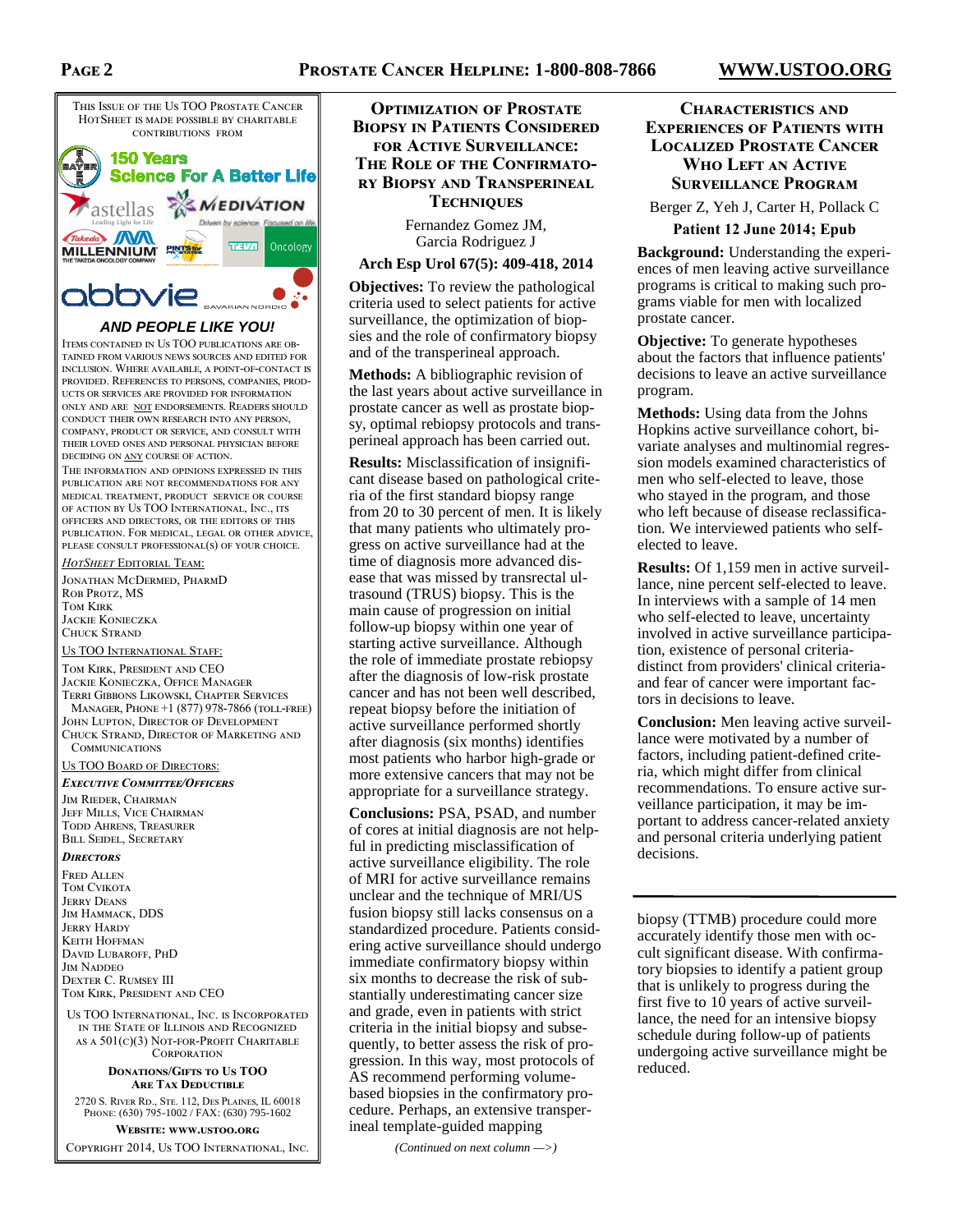## **ELEVATED ALKALINE PHOSPHA-TASE VELOCITY STRONGLY** PREDICTS OVERALL SURVIVAL **AND THE RISK OF BONE METASTA-SES IN CASTRATE-RESISTANT PROSTATE CANCER**

Metwalli AR, Rosner IL, Cullen J, et al

#### **Urol Oncol 11 June 2014; Epub**

**Objectives:** In patients with a rising prostate-specific antigen (PSA) level during treatment with androgen deprivation therapy, identification of men who progress to bone metastasis and death remains problematic. Accurate risk stratification models are needed to better predict risk for bone metastasis and death among patients with castrationresistant prostate cancer (CRPC). This study evaluates whether alkaline phosphatase (AP) kinetics predicts bone metastasis and death in patients with CRPC.

**Methods and Materials:** A retrospective cohort study of 9,547 patients who underwent treatment for prostate cancer was conducted using the Center for Prostate Disease Research Multi-center National Database. From the entire cohort, 347 were found to have CRPC and, of those, 165 had two or more AP measurements during follow-up. To determine the AP velocity (APV), the slope of the linear regression line of all AP values was plotted over time. Rapid APV was defined as the uppermost quartile of APV values, which was found to be ≥6.3IU/L/y. CRPC was defined as two consecutive rising PSA values after achieving a PSA nadir <4ng/mL and documented testosterone values less than 50 ng/dL. The primary study outcomes included bone metastasis-free survival (BMFS) and overall survival (OS).

**Results:** Rapid APV and PSA doubling time (PSADT) less than 10 months were strong predictors of both BMFS and OS in a multivariable analysis. Faster PSADT was a stronger predictor for BMFS (odds ratio  $[OR] = 12.1$ , P  $< 0.0001$  vs. OR = 2.7, P = 0.011), whereas rapid APV was a stronger predictor of poorer OS (OR =  $5.11$ , P = 0.0001 vs. OR =  $3.98$ , P = 0.0034). In those with both a rapid APV and a faster PSADT, the odds of developing bone metastasis and death exceeded 50%.

**Conclusion:** APV is an independent predictor of OS and BMFS in patients with CRPC. APV, in conjunction with PSA-based clinical parameters, may be used to better identify patients with CRPC who are at the highest risk of metastasis and death. These findings need validation in prospective studies.

## PITFALLS OF ROBOT-ASSISTED **RADICAL PROSTATECTOMY: A COMPARISON OF POSITIVE SURGI-CAL MARGINS BETWEEN ROBOTIC** <mark>AND LAPAROSCOPIC SURGERY</mark>

Tozawa K, Yasui T, Umemoto Y, et al

#### **Int J Urol 10 June 2014; Epub**

**Objectives:** To compare the surgical outcomes of laparoscopic radical prostatectomy (RP) and robot-assisted RP, including the frequency and location of positive surgical margins.

**Methods:** The study cohort comprised 708 consecutive male patients with clinically localized prostate cancer who underwent laparoscopic RP ( $n = 551$ ) or robot-assisted RP ( $n = 157$ ) between January 1999 and September 2012. Operative time, estimated blood loss, complications, and positive surgical margins frequency were compared between laparoscopic RP and robot-assisted RP.

**Results:** There were no significant differences in age or body mass index between the laparoscopic RP and robotassisted RP patients. Prostate-specific antigen levels, Gleason sum and clinical stage of the robot-assisted RP patients were significantly higher than those of the laparoscopic RP patients. Robotassisted RP patients suffered significantly less bleeding  $(P < 0.05)$ . The overall frequency of positive surgical margins was 30.6 percent ( $n = 167$ ; 225 sites) in the laparoscopic RP group and 27.5 percent ( $n = 42$ ; 58 sites) in the robotassisted RP group. In the laparoscopic RP group, positive surgical margins were detected in the apex (52.0%), anterior (5.3%), posterior (5.3%) and lateral regions (22.7%) of the prostate, as well as in the bladder neck (14.7%). In the robot-assisted RP patients, they were observed in the apex, anterior, posterior, and lateral regions of the prostate in 43.0, 6.9, 25.9 and 15.5 percent of patients, respectively, as well as in the bladder neck in 8.6 percent of patients.

**Conclusions:** Positive surgical margin distributions after robot-assisted RP and laparoscopic RP are significantly different. The only disadvantage of robotassisted RP is the lack of tactile feedback. Thus, the robotic surgeon needs to take this into account to minimize the risk of positive surgical margins.

## **SURVIVAL ANALYSIS OF PATIENTS WITH BIOCHEMICAL RELAPSE AF-TER RADICAL PROSTATECTOMY TREATED WITH ANDROGEN DEPRI-VATION: CASTRATION-RESISTANCE INFLUENTIAL FACTORS**

Algarra R, Hevia M, Tienza A, et al

**Can Urol Assoc J 8:E333–E341, 2014** 

**Introduction:** We evaluate the prognosis of patients with biochemical recurrence (BCR) treated with androgen deprivation therapy (ADT) and to determine the influential factors to castration resistance (CR) and death.

**Methods:** From a series of 1,310 patients with T1-T2 prostate cancer treated with radical prostatectomy between 1989 and 2012, 371 had BCR. Patients with lymph node involvement were excluded. We analyzed only the 159 treated with salvage ADT. At the end of the study, 77 (48%) had developed CR.

**Results:** The median follow-up to CR was 9.2 years. The CR-resistant free survival (RFS) was  $76 \pm 3\%$ ,  $62 \pm 3\%$ and  $43 \pm 9\%$  in 5, 10 and 15 years, respectively. The RFS median time was 14 years. In the multivariate study, the prostate-specific antigen (PSA) doubling time (PSA-DT) was  $<$  6 months (p  $= 0.01$ ) (hazard ratio [HR] 3; 95% confidence interval [CI] 1.4-6.8,  $p = 0.007$ ); seminal vesicle involvement (HR 3.1; 95% CI 1.5-6.2,  $p = 0.01$ ) and PSA velocity in ng/mL/year (HR 1.3; 95% CI 1.1-1.5,  $p = 0.002$ ) with better cut-off points of 0.84 ng/mL/year ( $p = 0.04$ ) (HR 4; 95% CI 1.7-9.4,  $p = 0.001$ ) were influential variables. Specific survival (SS) at five, 10 and 15 years since surgery was  $96 \pm 1$ ,  $85 \pm 2$  and  $76 \pm 4$ , respectively. The time of CR to death was  $30 \pm 6\%$  at five years, with the median at 3.2 years. In the multivariate only, Ki-67 (HR 1.04; 95% CI 1.005-1.08, p = 0.02) had an independent influence.

**Conclusions:** In BCR patients treated with ADT, the median to CR was 14 years. PSA-DT <6 months, PSA velocity (ng/mL/year) and seminal vesicle involvement were influential variables. From the CR, the median time to death was 3.2 years. Ki-67 marker was an independent influence.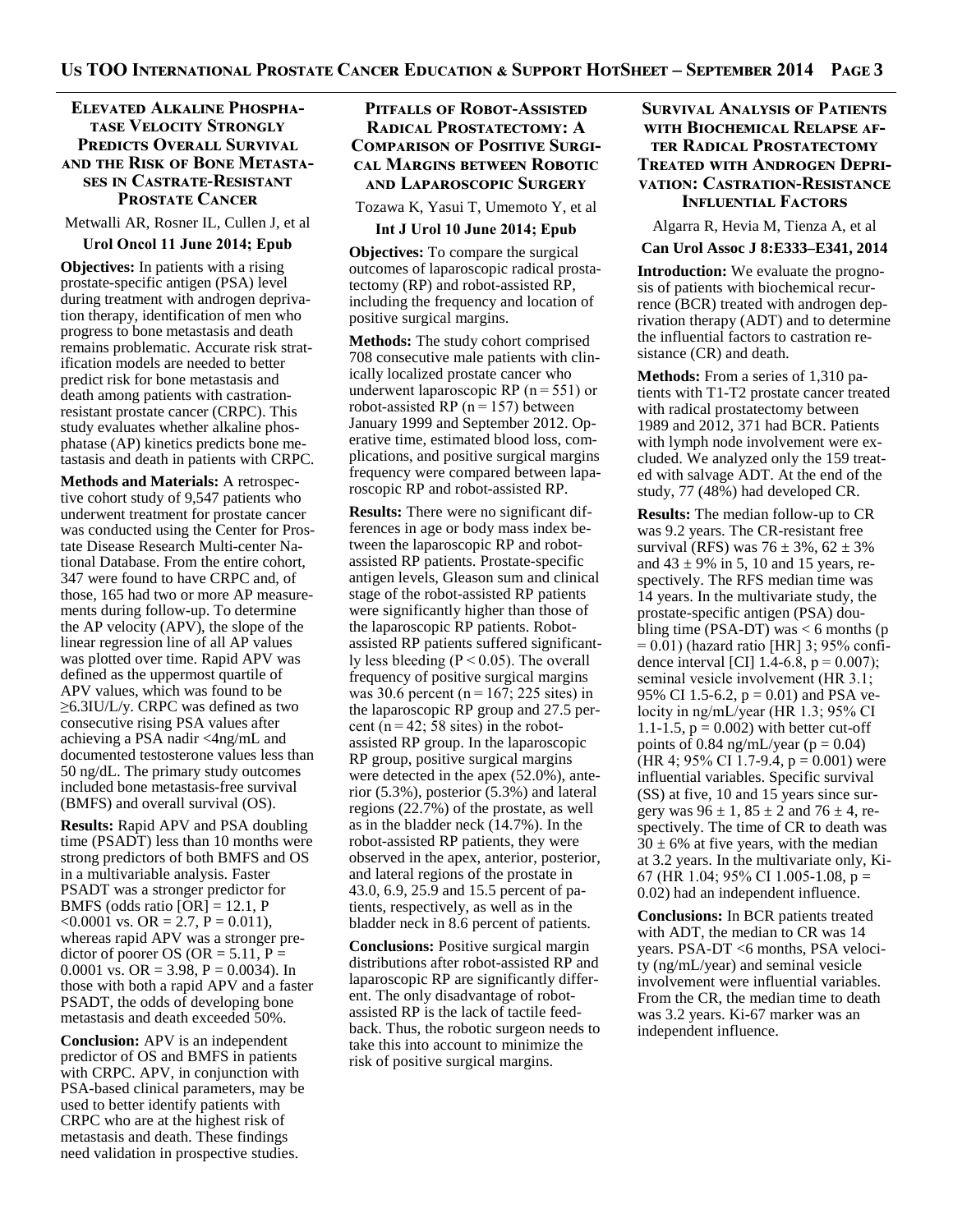## **FDA ADVISORY PANEL RECOMMENDS AGAINST APPROVAL OF** ULTRASOUND THERAPY FOR EARLY PROSTATE CANCER

A Food and Drug Administration advisory panel agreed that a device that thermally ablates the prostate gland using high-intensity focused ultrasound should not be approved for treating men with localized prostate cancer now, because of issues that included no proof of efficacy and a high rate of adverse events for a noninvasive treatment.

At a meeting on July 30, the FDA's Gastroenterology and Urology Devices Panel voted 8-0, with one abstention, that the benefits of the high-intensity focused ultrasound (HIFU) therapy did not outweigh the risks for the proposed indication, the primary treatment of prostate cancer in subjects with lowrisk, localized prostate cancer.

Available in Europe for 15 years, the Ablatherm® integrated imaging device is manufactured by EDAP TMS, a French company. The components of the computer-controlled device include a treatment module, a control console, and an endorectal probe that is inserted rectally, heating the target tissue to therapeutic levels, while the patient is under general or spinal anesthesia.

The company describes HIFU therapy as a "minimally invasive treatment during which the Ablatherm device precisely focuses ablative energy on the prostate gland while avoiding damage to sensitive adjacent anatomy."

But in separate questions, the panel unanimously voted that there was not reasonable assurance that the device was effective for the proposed indication. The vote on the safety issue alone was mixed, with panelists voting 5-3, with one abstention, that there was not reasonable assurance that the device was safe for the indication.

The company had problems completing enrollment in the U.S. pivotal trial, which compared HIFU treatment to cryotherapy, and provided several other analyses, including comparisons of the results with data from a registry and other clinical trials. The FDA reviewers raised multiple issues with the data, and panelists agreed, citing issues with safety and efficacy, including the efficacy endpoint used in the pivotal trial.

"I don't think the potential benefits outweigh the risk," said Dr. Eric Klein, chairman of the Glickman Urological and Kidney Institute, at the Cleveland

Clinic. His negative vote on the efficacy question, he noted, "relates mostly to the fact that patients with low-risk prostate cancer are at low risk for progression and being harmed by their disease and there are other management strategies that have lower risk than this proposed therapy."

Dr. Patrick Walsh, professor of urology, Johns Hopkins University, Baltimore, said that "at the present time, I do not believe there's any evidence that efficacy, which has not been proven, outweighs what I look at as significant side effects." Describing a noninvasive treatment that has a 41 percent rate of serious adverse events (which was reported in the U.S. pivotal study) as safe was "excessive," he added.

Another panelist, Dr. Marc Garnick, professor of medicine, Harvard Medical School, Boston, said that he appreciated the technologic advance that HIFU represents and acknowledged the difficulties involved in studying the treatment in the low-risk population. However, as a practicing physician who counsels many patients with early-stage, low-risk cancer trying to make a decision about primary therapy versus active surveillance, he said it "would be very, very difficult for me to make a recommendation for HIFU therapy if one takes a look at the metastasis-free survival and the cancer-specific survival in patients with low-risk features that basically don't get any therapy and compared that to some of the vagaries of the safety considerations that they would be subjected to with HIFU."

The U.S. pivotal study was a nonrandomized, multicenter prospective study comparing HIFU to cryotherapy in patients with low-risk, localized prostate cancer (a prostate-specific antigen level of 10 ng/mL or less, clinical stage T1 to T2a cancer, and a Gleason score of 6 or less). But the study was not completed because of problems enrolling patients, and only 135 patients were enrolled in the HIFU arm and five in the cryotherapy arm, instead of 205 patients in each arm, as planned.

Among the 135 HIFU-treated patients, the primary endpoint, biochemical relapse-free survival (based on the Phoenix criteria for biochemical recurrence, the nadir PSA level plus 2.0 ng/mL) at two years was 90.5%, and the cumulative positive biopsy rate was 28 percent.

Other analyses provided by the manufacturer included a comparison of longterm follow-up data on a subgroup of 227 patients from a European registry of patients treated with Ablatherm HIFU, who met the criteria of those on the pivotal study, with outcomes among 148 patients with low-risk prostate cancer in the radical prostatectomy arm of the U.S. Veterans Affairs PIVOT (Prostate Cancer Intervention Versus Observation Trial). PIVOT investigators compared radical prostatectomy with observation among men with clinically localized prostate cancer; the trial was conducted between 1996 and 2002. Metastases were reported in three of the 227 HIFUtreated patients (1.3%) and in six of 148 (4.1%) of those in PIVOT. The cumulative risk at eight years was similar in both groups, 1.1 percent among those treated with HIFU and 1.4 percent among the low-risk PIVOT patients.

In the pivotal study, almost all of the patients (97%) treated with HIFU had an adverse event; 82 percent had a moderate or severe adverse event. Adverse events included erectile dysfunction in 67 percent, urinary retention in 49 percent, urinary incontinence in 39 percent, urinary stricture in 35 percent, urethral injury in 15 percent, and bowel dysfunction in 21 percent. Most of these adverse events resolved in most patients over time, but at 24 months, 44 percent of treated patients still had erectile dysfunction.

The FDA reviewers said that it was unclear whether HIFU therapy provides a benefit for patients with low-risk prostate cancer, and said that they were concerned about the 28 percent positive biopsy rate in the pivotal trial.

Based on the evidence provided, "we can conclude that a single whole-gland HIFU treatment session does not get rid of all the cancer within the prostate gland in a significant percentage of patients," said one of the FDA reviewers, Dr. Jonathan Jarow of the FDA's office of hematology and oncology products in the FDA's Center for Drug Evaluation and Research. "The FDA has never approved a treatment for prostate cancer based on PSA results," he pointed out.

Panelists generally agreed that the biochemical survival rate at two years using the Phoenix criteria could not be used to

*(Continued on page 5)*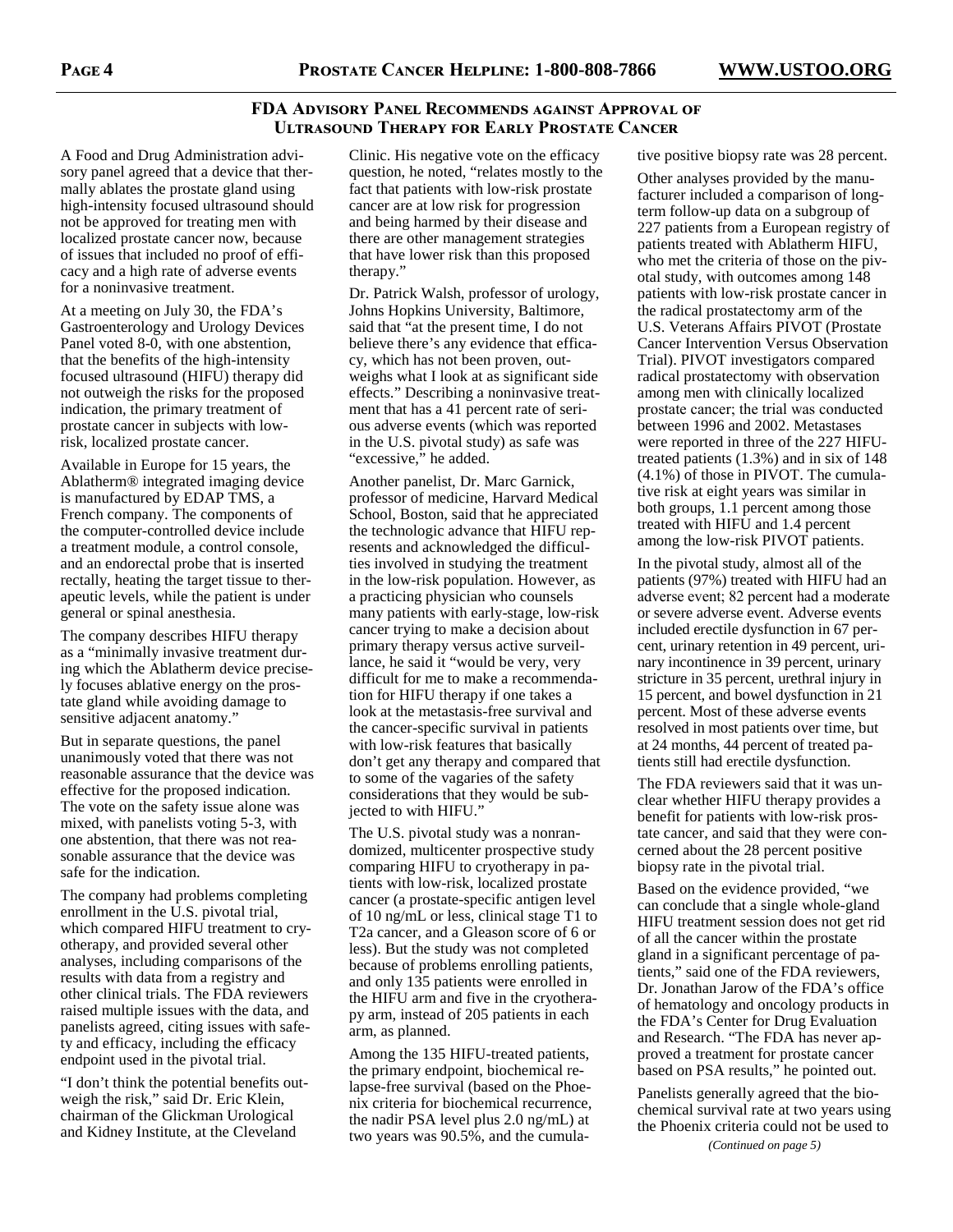## **THE BEST COURSE OF ACTION AFTER PROSTATE CANCER SURGERY INDICATED BY GENOMIC ANALYSIS**

There is controversy over how best to treat men after they've undergone radical prostatectomy (RP) for prostate cancer. Does one wait until the cancer comes back or provide men with additional radiation therapy (RT) to prevent cancer recurrence? Now, a new study from Thomas Jefferson University shows that a genomic tool can help doctors and patients make a more informed decision.

"We are moving away from treating everyone the same," says first author Robert Den, MD, Assistant Professor of Radiation Oncology and Cancer Biology at Thomas Jefferson University. "Genomic tools are letting us gauge which cancers are more aggressive and should be treated earlier with RT, and which ones are unlikely to benefit from additional therapy."

Although RP for prostate cancer is meant to be curative, in some men, the cancer can regrow. Doctors have developed high risk criteria based on clinical factors, but these criteria are imperfect predictors of cancer returning, or recur-

*(Continued on page 6)* 

### **HIFU®**

#### *(Continued from page 4)*

show the treatment was effective for a non-radiation treatment in patients with low-risk prostate cancer, pointing out that the criteria had not been validated with this technology. Several panelists said that the device might be effective but that it was not possible to determine that with the available data.

In a statement issued by EDAP after the meeting concluded, Marc Oczachowski, the company's chief executive officer, said that the company "will continue to work diligently with the FDA as it carefully completes its final review" of the Ablatherm HIFU application. The device has been used to treat about 40,000 patients with low-risk disease worldwide, according to EDAP.

The FDA usually follows the recommendations of its advisory panels.

Panel members have been cleared of potential conflicts.

*Family Practice News, 31 July 2014* 

## Doc Moyad's What Works & What is Worthless Column, Also **KNOWN AS "NO BOGUS SCIENCE" COLUMN**

**"Get your flu shot now to reduce your risk of dying from cardiovascular disease? Yes! How about the Shingles vaccine? Yes! Moyad has lost it!"** 

#### Mark A. Moyad, MD, MPH, Univ. of Michigan Medical Center, Dept. of Urology

**Editor's note:** Us TOO has invited certain physicians and others to provide information and commentary for the *HotSheet* to enrich its content to empower the reader. This column contains the opinions and thoughts of its author and is not necessarily those of Us TOO International.

#### **Bottom Line:**

Please get you annual flu shot now (not later in the year because it takes one-two months to be fully effective) to reduce your risk of dying from cardiovascular disease, which is the leading cause of death in U.S. for only (sarcasm city and I am the mayor) 114 of the last 115 years and the number one or two cause of death in prostate cancer patients. Oh, and you should also get a flu shot because it can reduce your risk of the flu and complications from the flu which causes tens of thousands of deaths a year from pneumonia. Oh, and you should also get a flu shot because most pharmacies and doctor's offices give kids candy after the shot and you can steal some for yourself when the health care professional is not looking! I love those mini-tootsie rolls more than life itself! When will they sell them as an IV treatment option to improve overall mood?

In one of the largest reviews of the influenza vaccines and cardiovascular outcomes, two investigators looked at six randomized trials and found strong reduction in future cardiovascular events in those that were vaccinated.

————————————————

It has been known for some time that influenza infections could be an independent risk factor for fatal and nonfatal cardiovascular events, but no one is sure why. It is possible that an infection could be the stimulus to rupturing of a vulnerable blood vessel plaque, and/or change the way the heart beats, and/or increase fluid overload in those with heart failure, and/or increase inflammation of the heart blah blah blah… There are many ways the "flu" can do this but still only 33-50% of eligible folks, including those with cardiac disease, get the flu shot.

Let me quote the researchers after looking at all these studies.<sup>1</sup> "Still, despite differences in trial designs, risk of bias, sample size, cardiovascular risk of participants, circulating influenza activity, vaccination strategy, duration of followup, and number of observed events, our meta-analysis demonstrated a consistent association between influenza vaccination and a lower risk of cardiovascular events." WOW! In fact, the higher the risk of a future cardiovascular event the more likely the benefit! By the way, another recent review of a small number of studies of cancer patients receiving a flu shot despite being immune suppressed also found a reduction in the risk of mortality with the vaccine!<sup>2</sup> WOW AGAIN! If that isn't enough I even believe the shingles vaccine may even reduce the risk of stroke from new research!<sup>3</sup>

It is September, which means you should be getting your flu shot now, and if you qualify for the shingles vaccine (50+ even if you have had shingles before) then also go in and get that one pretty please with tootsie rolls on top!

### References:

- 1. Udell JA, Zawi R, Bhatt DL, et al. Association between influenza vaccination and cardiovascular outcomes in high-risk patients: a meta-analysis. JAMA 2013:310: 1711–1720.
- 2. Eliakim-Raz N, Vinograd I, Zalmanovici Trestioreanu A, et al. Influenza vaccines in immunosuppressed adults with cancer. Cochrane Database Syst Rev 2013;October 29;10:CD008983.
- 3. Langan SM, Minassian C, Smeeth L, Thomas SL. Risk of stroke following herpes zoster: a self-controlled caseseries study. Clin Infect Dis 2014;58:1497–1503.

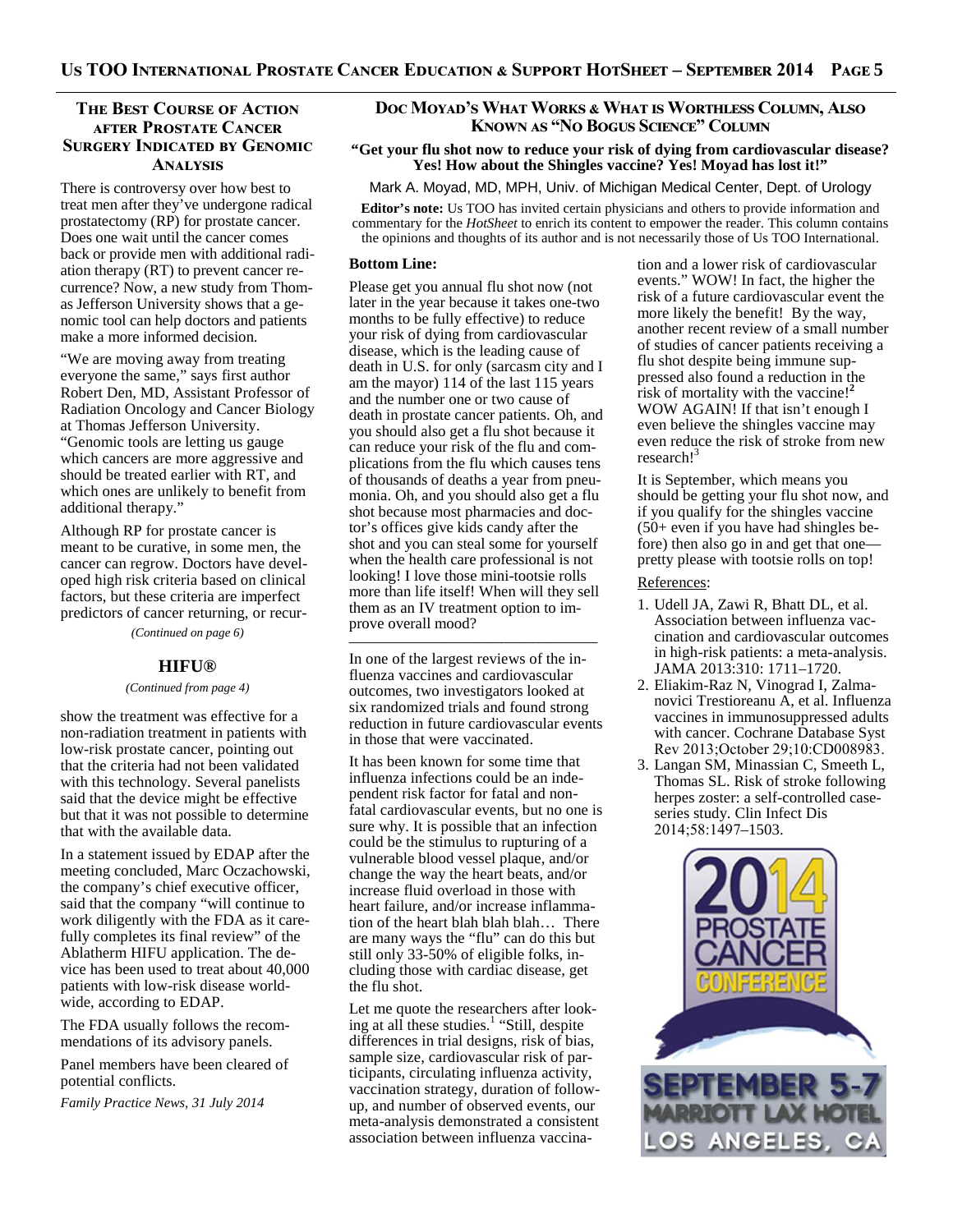# **DEPRESSION MAY KEEP SOME MEN FROM FIGHTING PROSTATE CANCER**

*(Continued from page 1)* 

2009, including 1,894 who were also diagnosed with depression during the two years before their cancer was detected.

"First, we found that men with prostate cancer who were older, lower income, with more medical (conditions), white or Hispanic (versus Black and Asian), unmarried, residing in nonmetropolitan areas were more likely to be depressed," Hu said. "In addition, depressed men were less likely to seek out definitive therapy (surgery or radiation) in contrast to non-depressed men," he said. After adjustment for differences in tumor characteristics and chosen treatments, depressed men had worse overall survival compared to men who were not depressed, Hu noted.

Hu was surprised by the results because depressed men were more likely to see physicians in the two years before their prostate cancer diagnosis compared to non-depressed men (an average of 43 times versus 27 times, respectively). The team also found that depressed men were more likely to opt for expectant management.

It's possible, Hu and his colleagues write, that depression makes men less interested in screening, leading to their cancers being diagnosed at a later stage, and makes them choose less aggressive treatment. The greater number of doctor visits might be focused on mental illness, leading to less attention toward cancer screening.

These findings cannot prove there's a cause and effect at work, the authors caution. However, they suggest that physicians should take care to ensure prostate cancer patients are getting the



Us TOO<br>Prostate Cancer Support Community mental health treatment they need so depression doesn't bias a patient's treatment choices and chances for survival.

"Mental health is an important aspect of prostate cancer care," said Dr. Behfar Ehdaie, a surgeon at Memorial-Sloan Kettering Cancer Center in New York, who was not involved in the study "Given the prevalence of depression in these men, survivorship in that light has been underreported in the literature."

"We know that men who are diagnosed with prostate cancer have an increased risk of suicide - this was shown in a Swedish study looking at men from Sweden," he told Reuters Health. "This adds more data from the United States, specifically looking at men age 67 and older, that also demonstrates that mental health should be assessed and be part of our prostate cancer care," he said.

But Ehdaie emphasized that this study does not suggest the less aggressive approach of expectant management is associated with poor outcomes, or that depression increases the risk of dying from prostate cancer. "The endpoint evaluated is overall survival, and we do know that from previous studies, depression is associated with cardiovascular events, for example, which are also associated with increased risk of mortality," Ehdaie said. "That distinction between deaths from prostate cancer or progression of the disease, and overall deaths from any cause is important," he added.

Ehdaie said that future studies are needed to determine the impact of mental health issues on treatment decision making, especially in men with intermediate - or high-risk disease who appear not to be receiving the appropriate treatment.

"As healthcare providers, we need to be aware of the greater risk for aggressive prostate cancer in depressed men," Hu said. "Additionally, depressed men may require special attention in light of the lower initiative to follow through with physician recommendations."

Hu added that encouraging depressed men with prostate cancer to join prostate cancer support groups may help spur them to pursue recommended treatments.

*Reuters Health, 22 July 2014* 

## **GENOMIC TESTS POST-SURGERY**

*(Continued from page 5)* 

rence. Only about 50 percent of high risk men ever go on to develop metastases, raising the question of whether those who receive additional therapy are being overtreated.

In an attempt to better understand how to treat their patient population, researchers led by Drs. Den and Adam Dicker, MD, PhD, Chairman of the Department of Radiation Oncology at Jefferson, together with other members of the Kimmel Cancer Center Genitourinary team including Dr. Leonard Gomella, Chairman of the Department of Urology, assessed whether a genomic test designed to predict prostate cancer metastasis could also predict which men would most benefit from RT after RP.

The test, called Decipher, from the genome diagnostics company GenomeDx, generates a gene signature from a patient's cancer tissue sample. Based on this signature, the test stratifies men into high-, intermediate- and low-risk for cancer recurrence and metastases.

The researchers tested the genomes from tumor samples of 139 men who had received RT following RP at Jefferson. Using medical records, the researchers grouped the men by the treatments they received after surgery, and matched their records to the results of the genomic analysis.

The genomic analysis correctly predicted outcomes. Men with a high Decipher score were more likely to develop metastases than those with a low score. In addition, those with a high Decipher score who received RT earlier had longer survival than those who did not receive RT immediately after surgery. The results showed that men treated with RT after RP maintained low PSA levels for twice as long than those who were not treated with RT.

"Our analysis suggests that genomic analysis scores could be used, in concert with other diagnostic measures such as PSA testing, to help determine which patients would benefit from additional radiation therapy and more aggressive measures, and which are less likely to benefit," says Dr. Den.

*Medical News Today, 1 August 2014*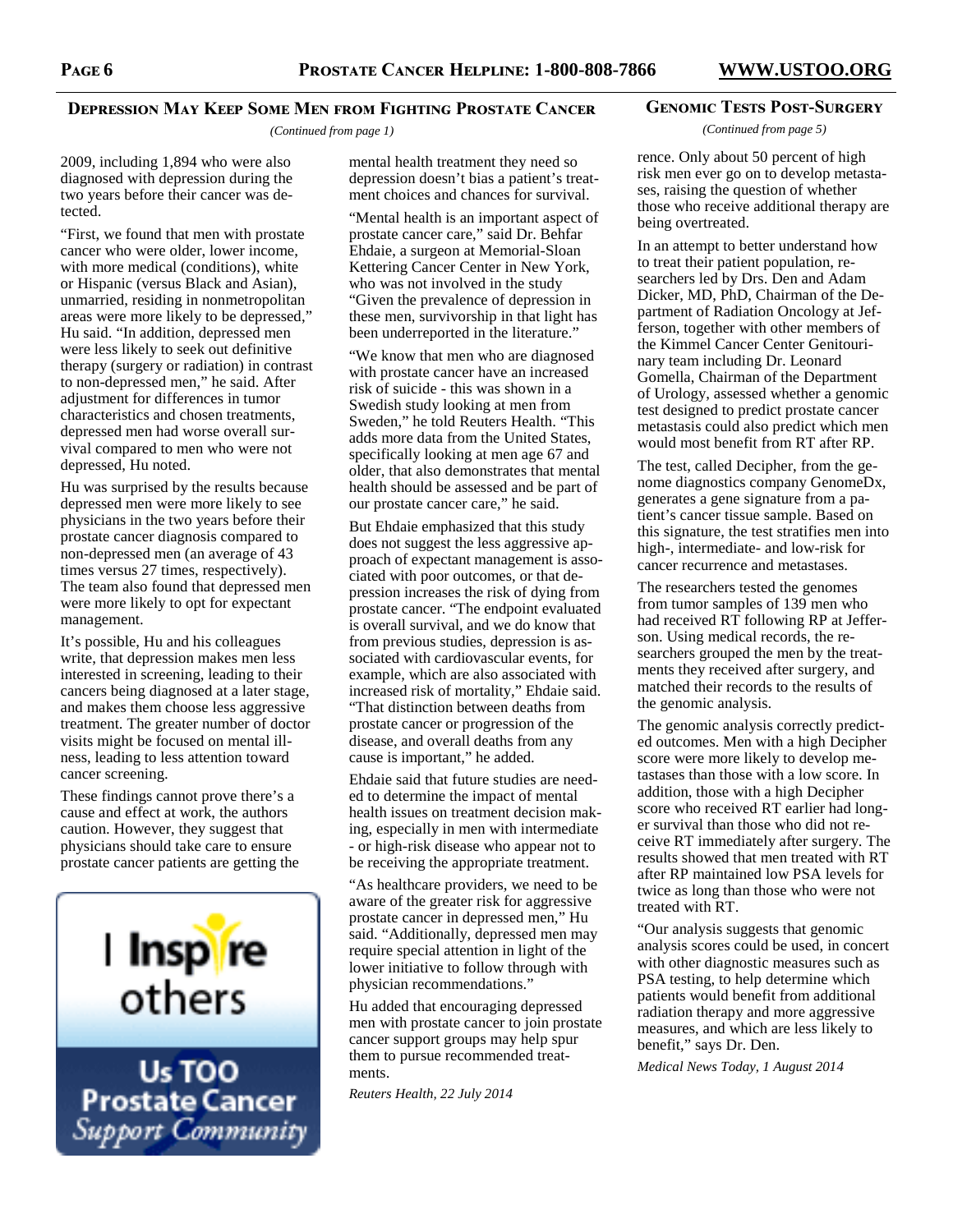## **DOCTOR CHODAK'S BOTTOM LINE** (Ref Key: article #, page #, column #)

Gerald Chodak, MD Author, *Winning the Battle Against Prostate Cancer*, Second Edition http://www.prostatevideos.com

**Editor's note:** Us TOO has invited certain physicians and others to provide information and commentary for the *HotSheet* to enrich its content to empower the reader. This column contains the opinions and thoughts of its author and is not necessarily those of Us TOO International.

**a1p1c1** Little is known about the impact of depression in men with prostate cancer. Hu and co-workers conducted a retrospective analysis of men in the SEER database to assess if a diagnosis of depression had any impact on overall mortality. They did find some correlation; depressed men with intermediate risk or high-risk cancer had a worse survival than men without a recent diagnosis of depression. The authors acknowledge that their findings do not prove there is a cause and effect relationship and the higher mortality in depressed men may have nothing to do with their prostate cancer. Also, the authors did not find that prostate cancer mortality was higher in the depressed men. Nevertheless, doctors treating prostate cancer should be on the lookout for men with depression to ensure they are adequately treated following a diagnosis of prostate cancer.

**The Bottom Line:** A history of depression in a man diagnosed with prostate cancer may be a warning sign that needs careful attention as part of the overall disease management program.

**a2p1c2** This month's *HotSheet* contains information about the very important PREVAIL study comparing enzalutamide to placebo in men with metastatic disease who had not yet received chemotherapy. The important finding was that enzalutamide improved overall survival in addition to showing improvement in time to a skeletal related event such as bone pain or fracture. It also delayed the time until cytotoxic chemotherapy. The treatment was well tolerated with an acceptable level of side effects. We can expect that the FDA likely will grant approval for this drug in this setting, which will further complicate the choice of treatment for men with CRPC. Approved therapies include Provenge® and abiraterone acetate plus prednisone. The addition of enzalutamide will lead doctors to question which one should be used first, second or third. Studies are definitely needed to determine if one sequence offers any advantage.

**The Bottom Line:** We can expect the FDA will approve enzalutamide for CRPC pre-chemotherapy in the near future resulting in an even greater need to determine the optimal sequence of approved therapies for these men.

**a3p1c3** For years, men with nonmetastatic prostate cancer have been treated with androgen deprivation therapy (ADT) despite any proof that it may be beneficial. Recently, however, a randomized study was reported showing no benefit and a significant incidence of side effects. Now the impact of ADT on overall health care costs provides an additional reason to withhold this treatment in men with non-metastatic disease. Krahn and co-workers recently analyzed data from men in Canada who received ADT and quantified the cost consequences of treating the various side effects. They found it increased the overall cost of management by 100-265 percent.

**The Bottom Line:** Lack of efficacy and the added cost of treating side effects are two strong reasons to avoid ADT in men with non-metastatic prostate cancer.

**a4p2c2** Improving the selection criteria is another opportunity to keep more men on active surveillance (AS). One option discussed by Fernandez, et al is to employ confirmatory biopsies when random biopsies were used to make the diagnosis. Alternatives include saturation biopsies or MRI directed biopsies. Genetic testing may be a better solution and studies are now testing a variety of genes.

**The Bottom Line:** New methods are needed to select optimal patients for AS.

**a5p2c3** As more men select AS over immediate treatment for localized prostate cancer, a growing problem is that a number of men choose to stop this approach and undergo definitive therapy for reasons other than worsening of their cancer. Understanding those reasons is a first step toward trying to help men remain on AS unless their cancer changes. That is the subject of a small group of men on this therapy from Johns Hopkins. Berger and co-workers identified at least two items cited by a small group of men; their own criteria for worsening of their disease, which differed from that of the doctor, and anxiety. Although the study sample is small, it begins to identify opportunities that might be addressed by clinical staff when a man selects this therapy. Clearly more work is needed in this area.

**The Bottom Line:** Anxiety and patient's own criteria are two areas that can be addressed by the clinician if a man selects AS to help him remain on that treatment approach.

**a6p3c1** One test that has lost favor among doctors treating progressive prostate cancer is alkaline phosphatase (AP). A study by Metwalli et al retrospectively reviewed relationships between AP and found that the rate of rise of AP and PSA velocity both predicted a poor outcome. However, another study looking at AP also measured N-telopeptide and found that the latter marker was an even better predictor of overall survival.

**The Bottom Line:** Although changes in AP may be helpful in managing men with progressive disease, it is unclear how well it would perform when compared to N-telopeptide. More prospective studies are needed to further understand any potential role of these markers in managing men with advanced disease.

**a7p3c2** Laparoscopic vs. robotic radical prostatectomy  $(RP)$  – is one better than the other? Tozawa, et al addressed that question in a non-randomized comparative study. The authors found differences in the rate of positive surgical margins. Unfortunately, several confounding factors could explain these results such as different experience of the surgeons and variations in the size of the tumor given the time differential of when cases were accumulated.

**The Bottom Line:** Laparoscopic and robot-assisted radical prostatectomies both have merits but without a randomized study, the relative merits cannot be determined.